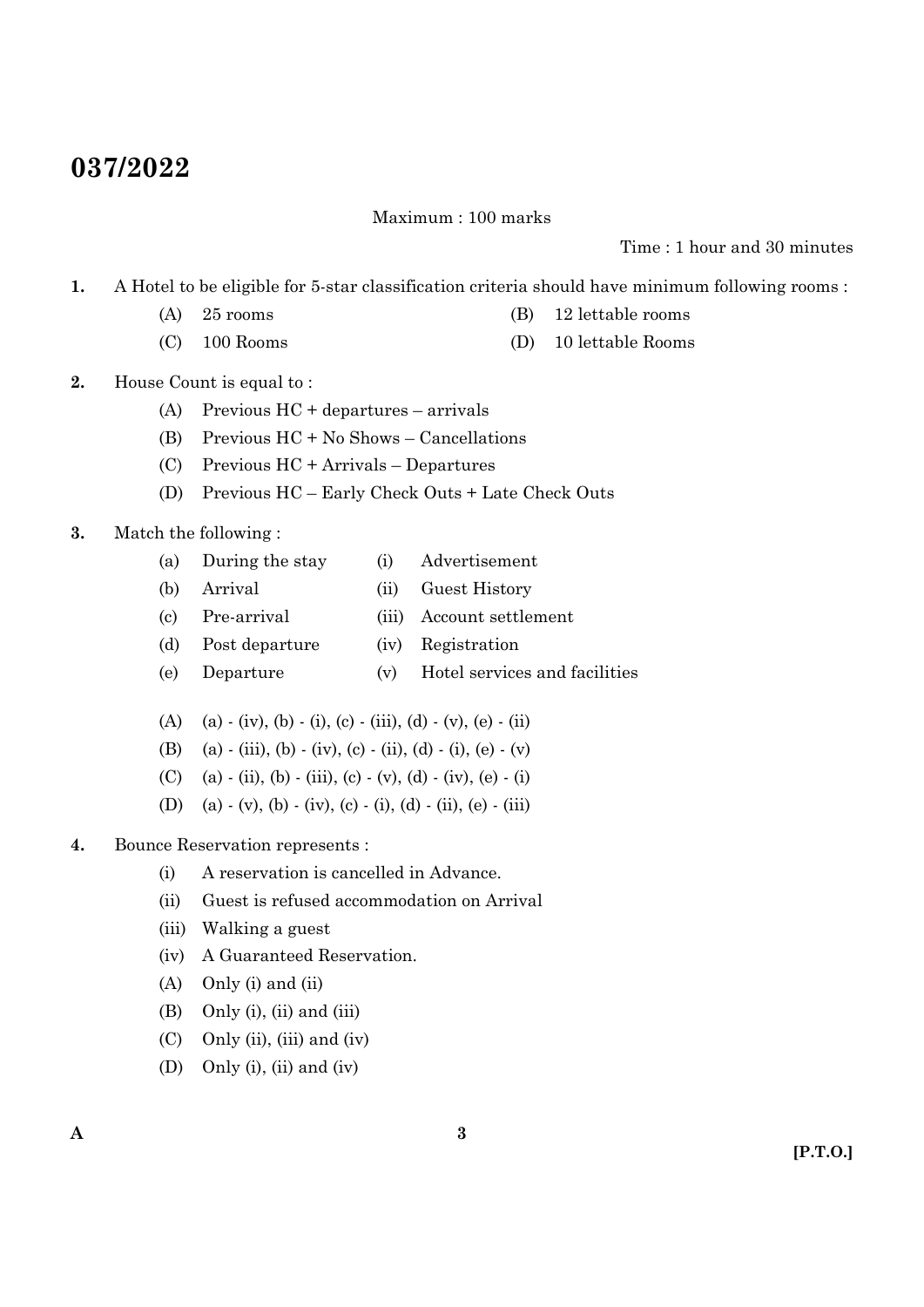- **5.** In a large full-service hotel, the front office manager reports to the : (A) General Manager (B) Maintenance Manager (C) Rooms Division Manager (D) Housekeeping Manager **6.** Full form of ARG is : (A) Available Registered Guest (B) Available Reservation for Guest (C) Average Reservation per Guest (D) Average Revenue per Guest **7.** Which of the following is not a duty of a Night auditor? (A) Establishes End of the day (B) He should possess thorough knowledge about the topography of the Hotel (C) Calculates the total revenue generated during the day (D) Post the room charges and the taxes in the guest folio **8.** Find the odd one out : (A) Ordinary Passport (B) Official Passport (C) Executive Passport (D) Diplomatic Passport **9.** The Kamakhya temple is situated in which city? (A) Guwahati (B) Gangtok (C) Gandhinagar (D) Ghaziabad **10.** Which is the incorrect statement pertaining to eco-Tourism? (A) A form of tourism that entails responsible travel to natural areas and which conserves the environment and sustains the well-being of local people (B) Travelling for the purpose of revitalization of one's health, being proactive in discovering new ways to promote a healthier and less stressful life style (C) Conscious and responsible effort to preserve the diversity of naturally endowed region and sustaining its beauty and local culture
	- (D) Form of tourism that fosters learning experiences and appreciation of natural environment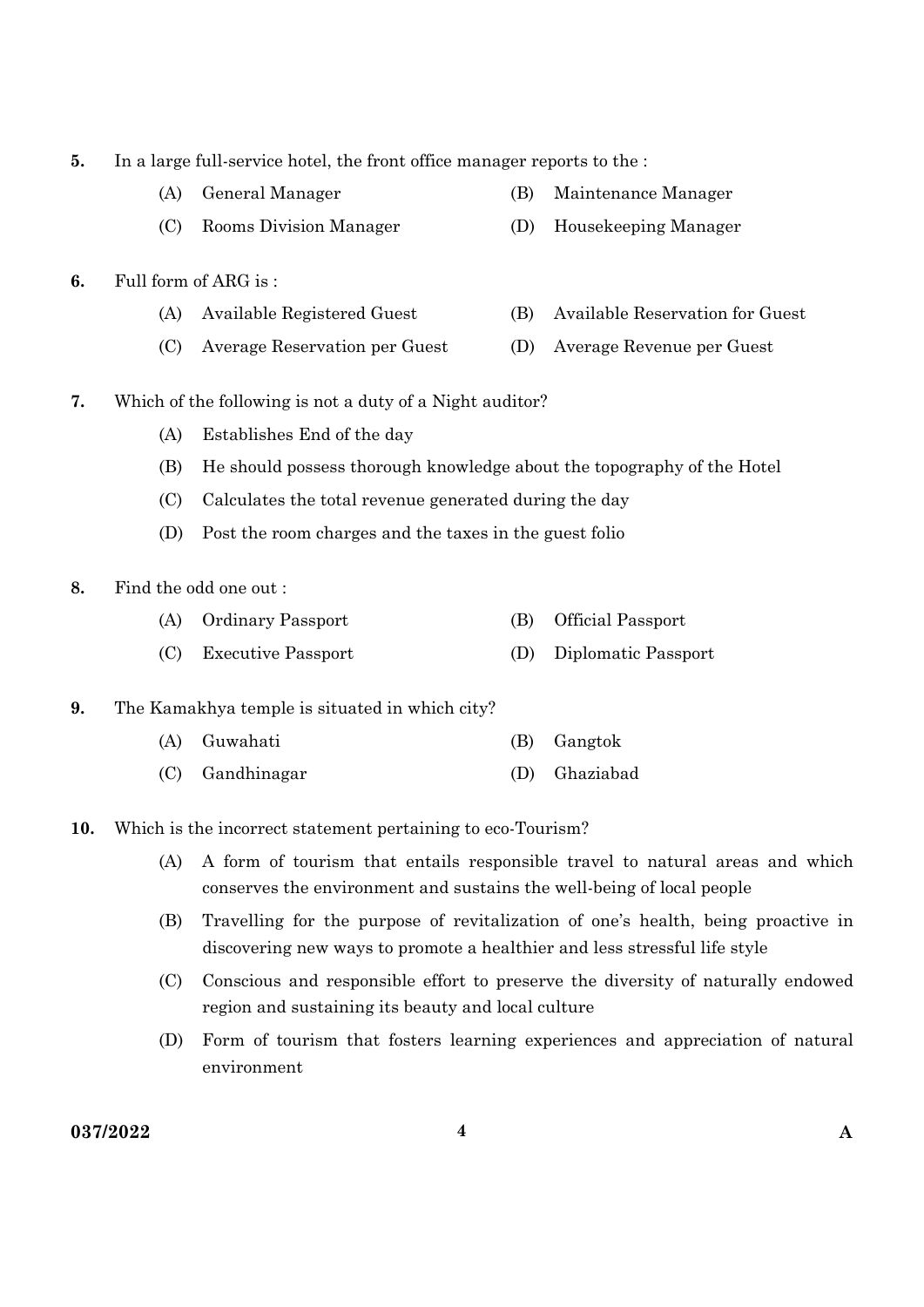- **11.** Choose the correct sequence among the choices given to complete the below Plans :
	- (i) American Plan =
	- (ii) Continental Plan =
	- (iii) Modified American Plan =
	- (iv) European Plan =
	- (v) Bed and Breakfast Plan =
	- (A) RR, Continental B/F, All meals, BF + Lunch or Dinner, English B/F
	- (B) English B/F, B/F + Lunch or Dinner, RR, Continental B/F, All meals
	- (C) All meals, English B/F, RR, Continental B/F, BF + Lunch or Dinner
	- (D) All meals, Continental B/F, B/F + Lunch or Dinner, RR, English B/F
- **12.** The Consular Passport and Visa Division is served under :
	- (A) Ministry of Tourism (B) Ministry of Human Resources
	- (C) Ministry of External Affairs (D) Ministry of Commerce and Industry
- **13.** The left luggage supposed to be handled correctly in one of the below sequences :
	- (a) Presentation of Luggage tag counterfoil.
	- (b) Tallies the counterfoil with tag attached to baggage.
	- (c) To prepare Luggage tag with details of the luggage.
	- (d) Counterfoil is handed over to the guest and luggage is kept in the luggage room.
	- (e) Hands over luggage to the guest.
	- (A) (b), (a), (d), (e), (c)
	- (B) (c), (a), (b), (d), (e)
	- (C) (e), (a), (c), (d), (b)
	- (D) (c), (d), (a), (b), (e)
- **14.** The lowest Rate for given date is known as :
	- (A) Hurdle Rate (B) Rack Rate
	- (C) Crib Rate (D) Corporate Rate
- **15.** Mr. X plans to travel overseas, according to you which is the safest and secure way to carry any currency?
	- (A) Traveler's cheque (B) Demand draft
	- (C) Credit card (D) Cash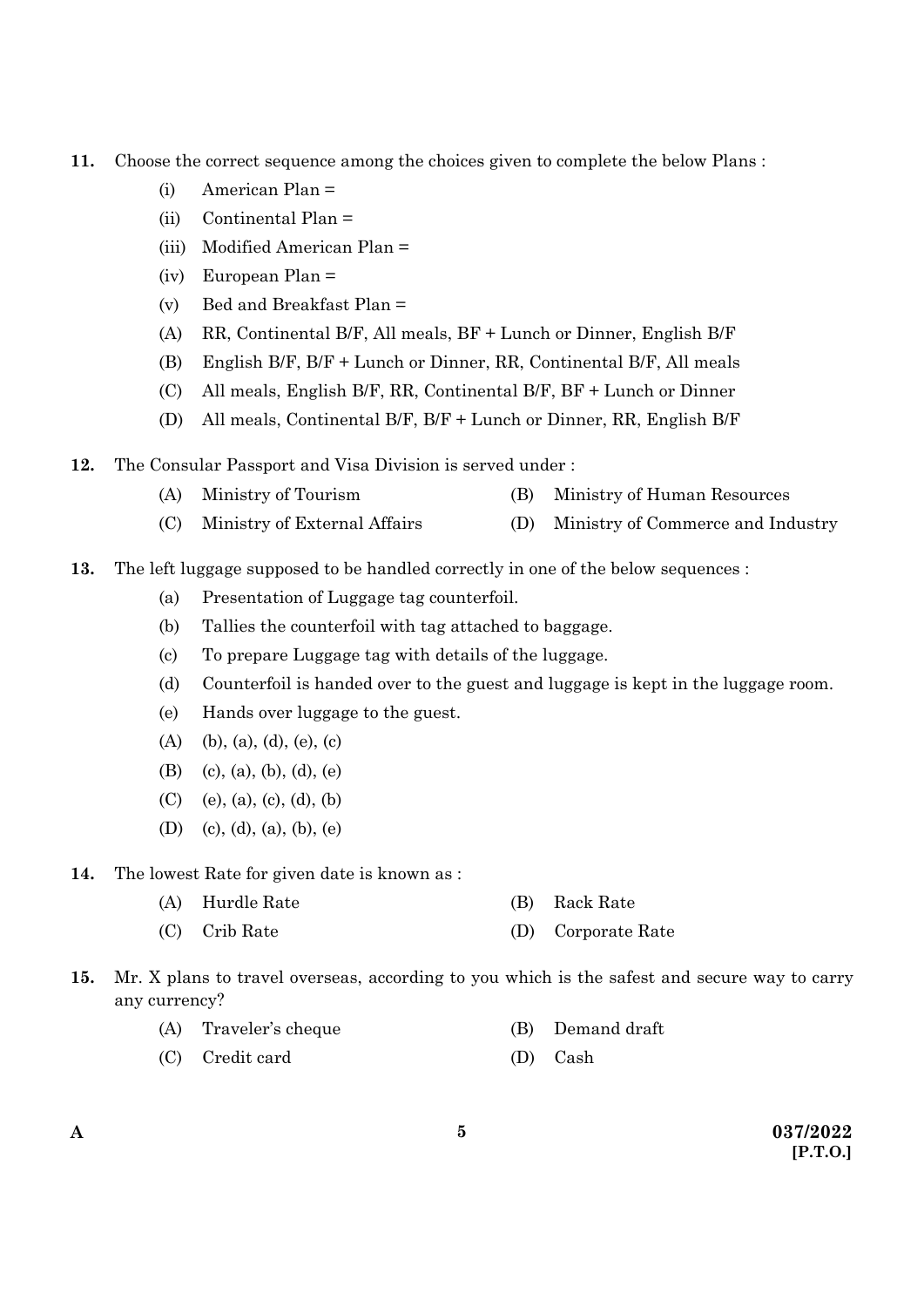16. Fats are used in confectionery to \_\_\_\_\_\_\_\_ the food and to impart them\_\_\_\_\_\_\_ qualities.

- (i) enrich, shortening
- (ii) gloss, better
- (iii) enrich, keeping
- (A) (i) is correct (B) (ii) is correct
- (C) (ii) and (iii) are correct (D) Only (iii) is correct
- **17.** Invalid food is a type of food that :
	- (i) cannot be served
	- (ii) is wrong
	- (iii) is meant for sick people
	- (iv) is not prepared according to FDA regulations
	- (A) (i) is correct (B) (ii) and (iv) are correct
	- (C) (iii) is correct (D) None

**18.** Which of the following is correctly matched for storage temperature?

(temperature range indicated is in Degrees Centigrade)

- $(A)$  Grapes 0-2
- (B) Limes 25-30
- (C) Mangosteen 15-16.5
- (D) Mangoes 10-15
- **19.** Extracting colouring and flavouring by allowing ingredients to stand in water generally at a temperature just below boiling point is called :
	- (A) Centrifuging (B) Grating (C) Steeping (D) Paring
- **20.** Chiffonade is a type of cut that can be applied to :
	- (i) Leafy vegetables
	- (ii) Tubers
	- (iii) Roots
	- (iv) Herbs
	- (A) (i) only (B) (i) and (iv)
	- (C) (ii) and (iii) (D) None
- **037/2022 6 A**
- 
-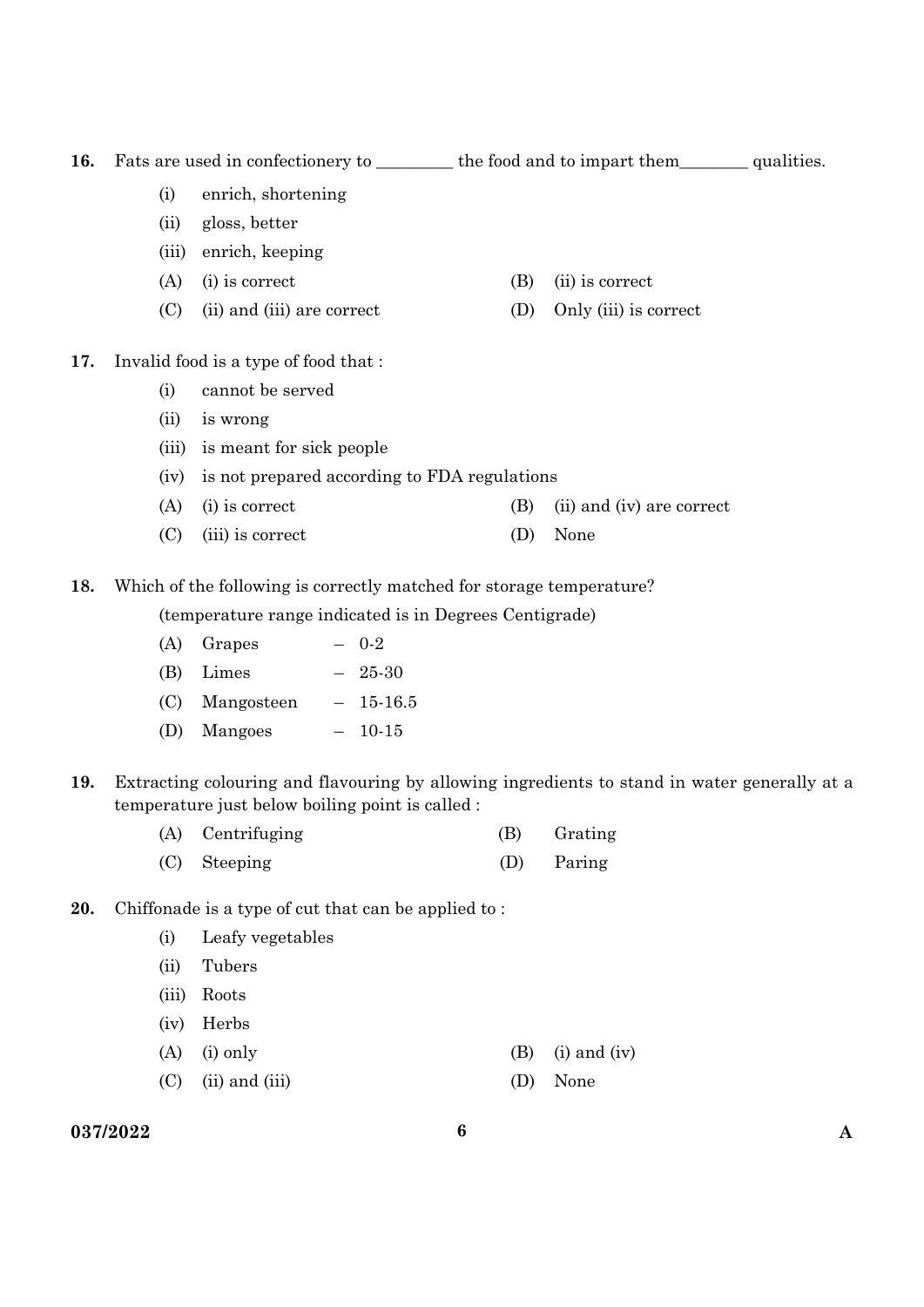#### **21.** Choose the correct match :

| (1) | Baking          | Food to be cooked is surrounded by<br>hot air                                        |
|-----|-----------------|--------------------------------------------------------------------------------------|
| (2) | Stewing         | Gentle method of cooking in closed environment using<br>only small quantity of fluid |
| (3) | <b>Braising</b> | A combination method of roasting and stewing in a<br>pan with tight fitting lid      |
| (4) | Spit roasting   | Food is brought in direct contact with the flame of a<br>clear, bright fire          |
| (A) | Only $(1)$      | $(2)$ and $(3)$<br>(B)                                                               |
|     | Only $(4)$      | All                                                                                  |

### **22.** Match the following :

| (a) | Beating  | $_{(1)}$ | Softening of fat by friction                                      |
|-----|----------|----------|-------------------------------------------------------------------|
| (b) | Creaming | (11)     | Used for thin mixtures or liquids                                 |
| (c) | Kneading | (111)    | Manipulating by alternate pressure with folding and<br>stretching |
| (d) | Folding  | (iv)     | Mixing by careful lifting and dropping                            |

- (A) (a) (i), (b) (iii), (c) (iv), (d) (ii)
- (B) (a)  $\cdot$  (i), (b)  $\cdot$  (ii), (c)  $\cdot$  (iii), (d)  $\cdot$  (iv)
- (C) (a)  $\cdot$  (ii), (b)  $\cdot$  (iii), (c)  $\cdot$  (iv), (d)  $\cdot$  (i)
- (D) (a) (ii), (b) (i), (c) (iii), (d) (iv)

#### **23.** Which of the following statement/s is/are correct with regard to frying?

- (1) Have the fire low
- (2) Do not put in too many pieces of food at the same time
- (3) Use fat with high smoke point
- (4) Do not replenish the original volume with fresh fat after each frying period
- (A) (1) and (4) (B) (2) and (3)
- (C)  $(2)$  and  $(4)$  (D) All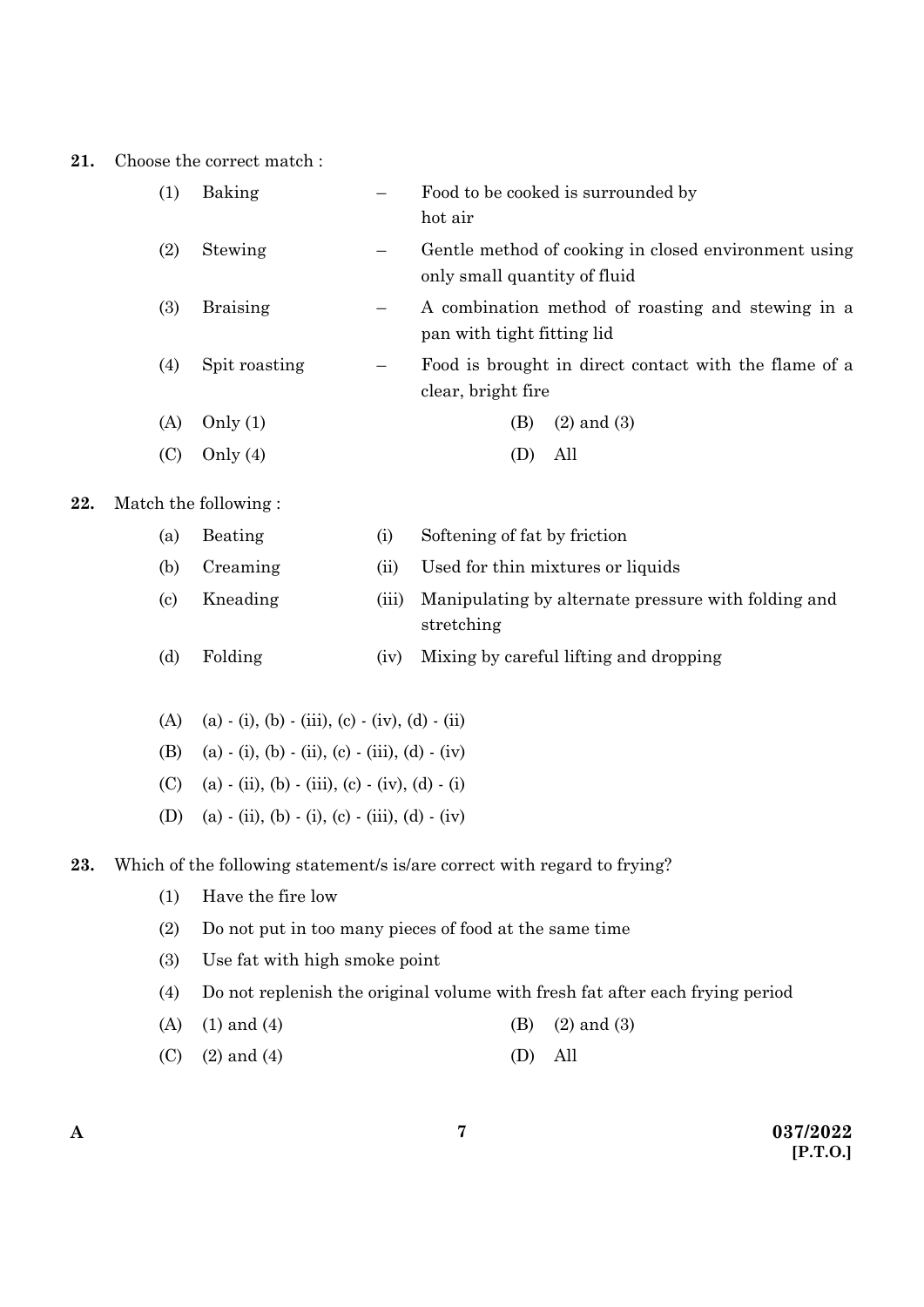| Match the following terms related to stocks and sauces:<br>24. |  |
|----------------------------------------------------------------|--|
|----------------------------------------------------------------|--|

- (a) Mirepoix (i) 2:6:1
- (b) Bouquet garni (ii) 1:10
- (c) Water : bone (iii) Thyme, bay leaf, parsley
- (d) Flour : fluid (iv) Onion, carrot, celery, leek
- (A) (a)-(i), (b)-(iii), (c)-(iv), (d)-(ii)
- (B) (a)-(iv), (b)-(iii), (c)-(i), (d)-(ii)
- (C) (a)-(ii), (b)-(iii), (c)-(iv), (d)-(i)
- (D) (a)-(ii), (b)-(i), (c)-(iii), (d)-(iv)

**25.** Parsley Sauce is a derivative of :

# (A) White Sause (B) Mayonnaise Sauce

- (C) Hollandaise Sauce (D) Brown Sauce
- **26.** The correct proportion for white sauce is :

| Flour: Fat: Milk |             |
|------------------|-------------|
| $(A)$ 1:1:5      | $(B)$ 1:2:5 |
| $(C)$ 1:1:10     | (D) $2:2:5$ |

**27.** Reforme Sauce is made of, including other ingredients :

- (1) Redcurrant jelly
- (2) Espagnole
- (3) Wine vinegar
- (4) Milk
- (A) (1), (2) and (3) (B) (2), (3) and (4)
- (C)  $(2)$  and  $(3)$  (D) All
- **28.** Match the following :

| (a) | Roux            | Equal quantities of flour and butter mixed together        |
|-----|-----------------|------------------------------------------------------------|
|     | (b) BeurreManie | (ii) Browned butter                                        |
| (c) | Beurre Noir     | (iii) Equal quantities of flour and butter cooked together |

- (A) (a) (i), (b) (iii), (c) (ii)
- (B) (a) (ii), (b) (iii), (c) (i)
- (C) (a) (iii), (b) (i), (c) (ii)
- (D) None

#### **037/2022 8 A**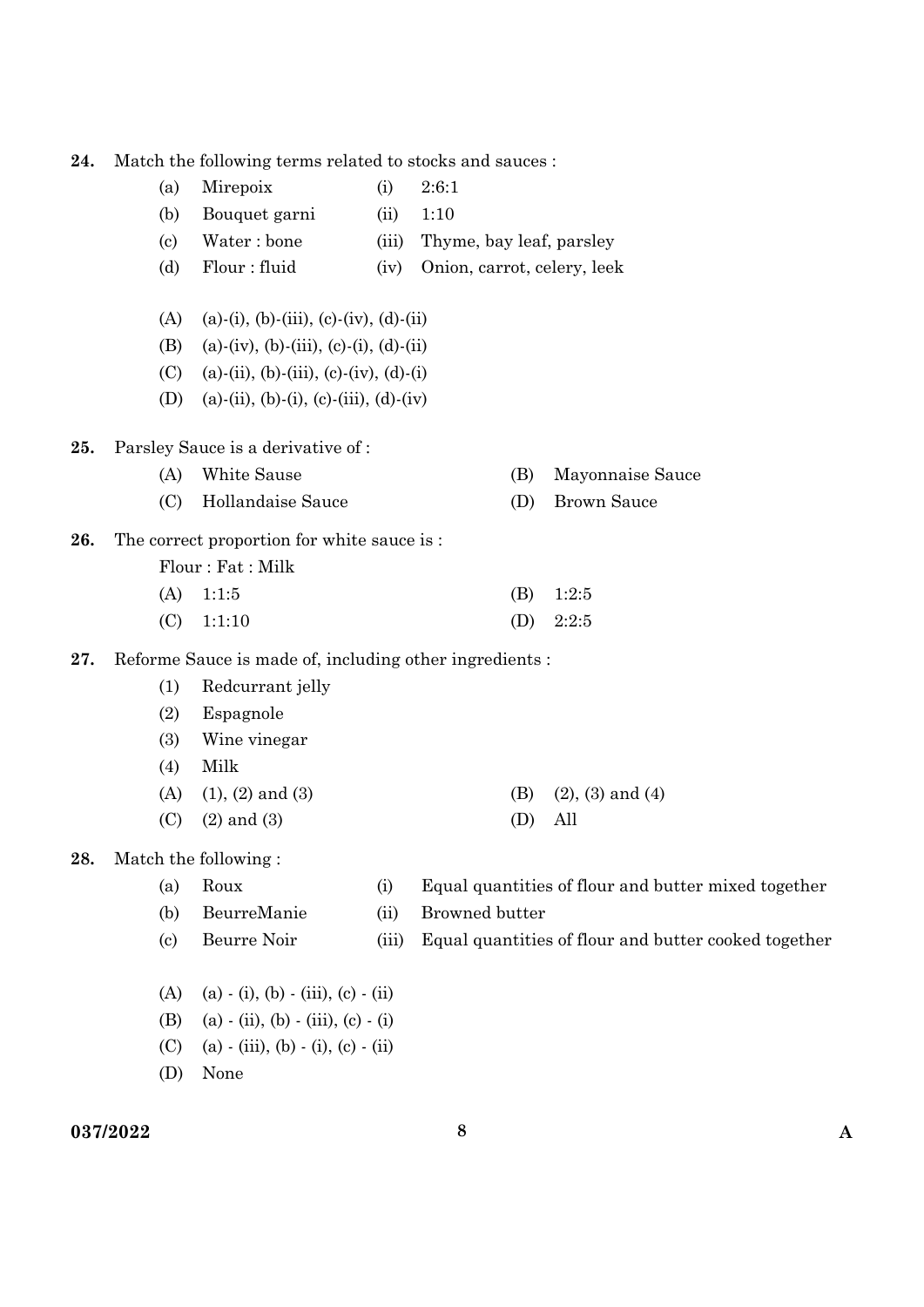| 29. |                          |                                                  |       |                                                                      |
|-----|--------------------------|--------------------------------------------------|-------|----------------------------------------------------------------------|
|     | (A)                      | Passed, Italian                                  |       | Unpassed, Spanish<br>(B)                                             |
|     | (C)                      | Unpassed, Italian                                |       | (D)<br>Passed, Spanish                                               |
| 30. | with -                   |                                                  |       | Cock-a-Leekie is — soup, uses — as thickening agent and is garnished |
|     | (1)                      | Scottish, barley, julienne of Prune              |       |                                                                      |
|     | (2)                      | Scottish, rice, julienne of Prune                |       |                                                                      |
|     | (3)                      | Scottish, oatmeal, julienne of Prune             |       |                                                                      |
|     | (4)                      | French, barley, julienne of leek                 |       |                                                                      |
|     | (A)                      | $(1)$ is correct                                 |       | (B)<br>$(1)$ and $(2)$ are correct                                   |
|     | (C)                      | $(1), (2)$ and $(3)$ are correct                 |       | (D)<br>$(4)$ is correct                                              |
| 31. |                          | Sundown Soup is an example of:                   |       |                                                                      |
|     | (1)                      | Passed Soup                                      |       |                                                                      |
|     | (2)                      | Cold Soup                                        |       |                                                                      |
|     | (3)                      | Cream Soup                                       |       |                                                                      |
|     | (4)                      | Chowder Soup                                     |       |                                                                      |
|     | (A)                      | $(1)$ is correct                                 |       | (B)<br>$(2)$ and $(4)$ are correct                                   |
|     | (C)                      | $(2)$ and $(3)$ are correct                      |       | (D)<br>$(2)$ is correct                                              |
| 32. |                          | Cream Soups are often garnished with :           |       |                                                                      |
|     | (A)                      | Chopped Herbs                                    |       |                                                                      |
|     | (B)                      | Boiled brunoise of the concerned vegetable       |       |                                                                      |
|     | (C)                      | Cream                                            |       |                                                                      |
|     | (D)                      | Fried herbs                                      |       |                                                                      |
| 33. |                          | Match the following:                             |       |                                                                      |
|     |                          | Name of Pasta                                    |       | Description                                                          |
|     | (a)                      | Fusilli                                          | (i)   | Long, thick, corkscrew-shaped pasta that may be solid<br>or hollow   |
|     | (b)                      | Gnocchi                                          | (ii)  | Lobed shells                                                         |
|     | $\left( \text{c}\right)$ | Macaroni                                         | (iii) | Tubes, either bent or straight                                       |
|     | (d)                      | Penne                                            | (iv)  | Medium length tubes with ridges, cut diagonally at<br>both ends      |
|     | (A)                      | $(a) - (i), (b) - (iii), (c) - (ii), (d) - (iv)$ |       |                                                                      |
|     | (B)                      | $(a) - (ii), (b) - (iii), (c) - (i), (d) - (iv)$ |       |                                                                      |
|     | (C)                      | $(a) - (iii), (b) - (i), (c) - (ii), (d) - (iv)$ |       |                                                                      |

(D) (a) - (i), (b) - (ii), (c) - (iii), (d) - (iv)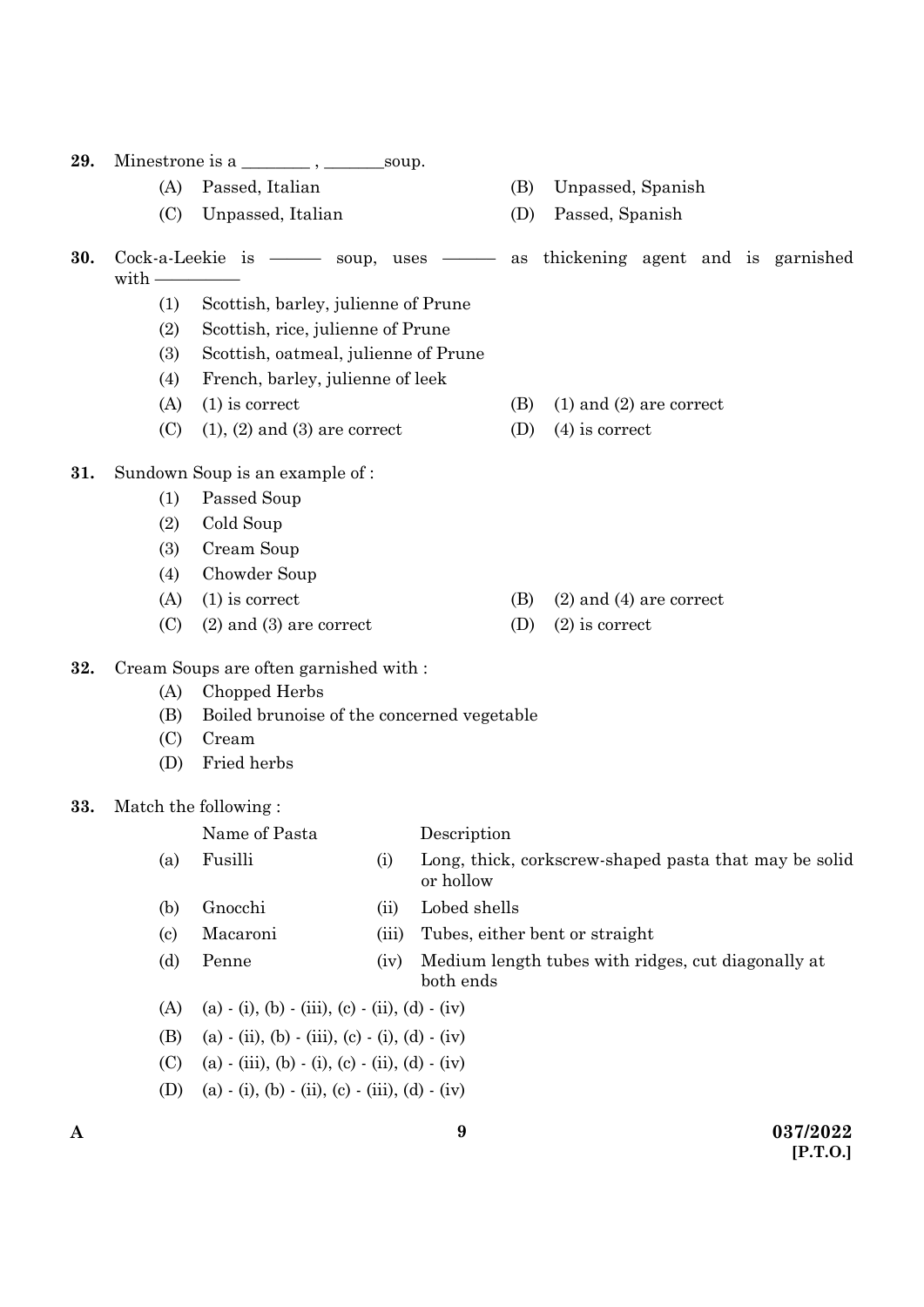| 34. |     |                                                               |     |               |                            | $\frac{\ }{\ }$ layers.                                                                                                   |              |
|-----|-----|---------------------------------------------------------------|-----|---------------|----------------------------|---------------------------------------------------------------------------------------------------------------------------|--------------|
|     | (A) | Carbonara, Rome, two                                          |     | (B)           |                            | Lasagna, Naples, many                                                                                                     |              |
|     | (C) | Carbonara, Vanice, two                                        |     | (D)           |                            | Carbonara, Naples, two                                                                                                    |              |
|     |     |                                                               |     |               |                            |                                                                                                                           |              |
| 35. |     | Zero Salad dressing means                                     |     |               |                            |                                                                                                                           |              |
|     | (A) | No dressing                                                   |     | (B)           |                            | Only cut vegetables                                                                                                       |              |
|     | (C) | Dressing without oil                                          |     | (D)           |                            | Dressing without oil and vinegar/acid                                                                                     |              |
| 36. |     | Match the following:                                          |     |               |                            |                                                                                                                           |              |
|     |     | Name of sandwich                                              |     | Origin        |                            | Description                                                                                                               |              |
|     | (1) | <b>Baked Bean</b>                                             | (p) | United states | (a)                        | canned baked beans on white<br>or brown bread, sometimes<br>with butter                                                   |              |
|     | (2) | Barros Jarpa                                                  | (q) | Chile         | (b)                        | ham and cheese,<br>usually<br>mantecoso, which is similar<br>to farmer's cheese                                           |              |
|     | (3) | Beirute                                                       | (r) | <b>Brazil</b> | $\left( \mathrm{c}\right)$ | Melted cheese, sliced fresh<br>tomatoes<br>with<br>oregano,<br>leaves, roast<br>lettuce<br>onpita<br>bread<br>mayonnaise. | beef<br>with |
|     | (4) | Butterbrot                                                    | (s) | Germany       | (d)                        | Single, open faced, with<br>butter                                                                                        |              |
|     | (A) | $(1)-(p)-(a), (2)-(q)-(b), (3)-(r)-(c), (4)-(s)-(d)$          |     |               |                            |                                                                                                                           |              |
|     | (B) | $(1)-(q)-(a), (2)-(r)-(c), (3)-(s)-(d), (4)-(p)-(b)$          |     |               |                            |                                                                                                                           |              |
|     | (C) | $(1)-(q)-(b), (2)-(r)-(c), (3)-(p)-(d), (4)-(s)-(a)$          |     |               |                            |                                                                                                                           |              |
|     | (D) | $(1)-(s)-(a)$ , $(2)-(q)-(d)$ , $(3)-(p)-(c)$ , $(4)-(r)-(b)$ |     |               |                            |                                                                                                                           |              |
| 37. |     | A salad has these parts:                                      |     |               |                            |                                                                                                                           |              |
|     | (1) | Base, body                                                    |     |               |                            |                                                                                                                           |              |
|     | (2) | Base, body, garnish                                           |     |               |                            |                                                                                                                           |              |
|     | (3) | Base, body, dressing, garnish                                 |     |               |                            |                                                                                                                           |              |
|     | (4) | Face, body, dressing, garnish, base                           |     |               |                            |                                                                                                                           |              |
|     | (A) | $(4)$ is correct                                              |     |               |                            |                                                                                                                           |              |
|     | (B) | $(3)$ is correct                                              |     |               |                            |                                                                                                                           |              |
|     | (C) | $(1)$ is correct                                              |     |               |                            |                                                                                                                           |              |
|     | (D) | None                                                          |     |               |                            |                                                                                                                           |              |

#### **037/2022 10 A**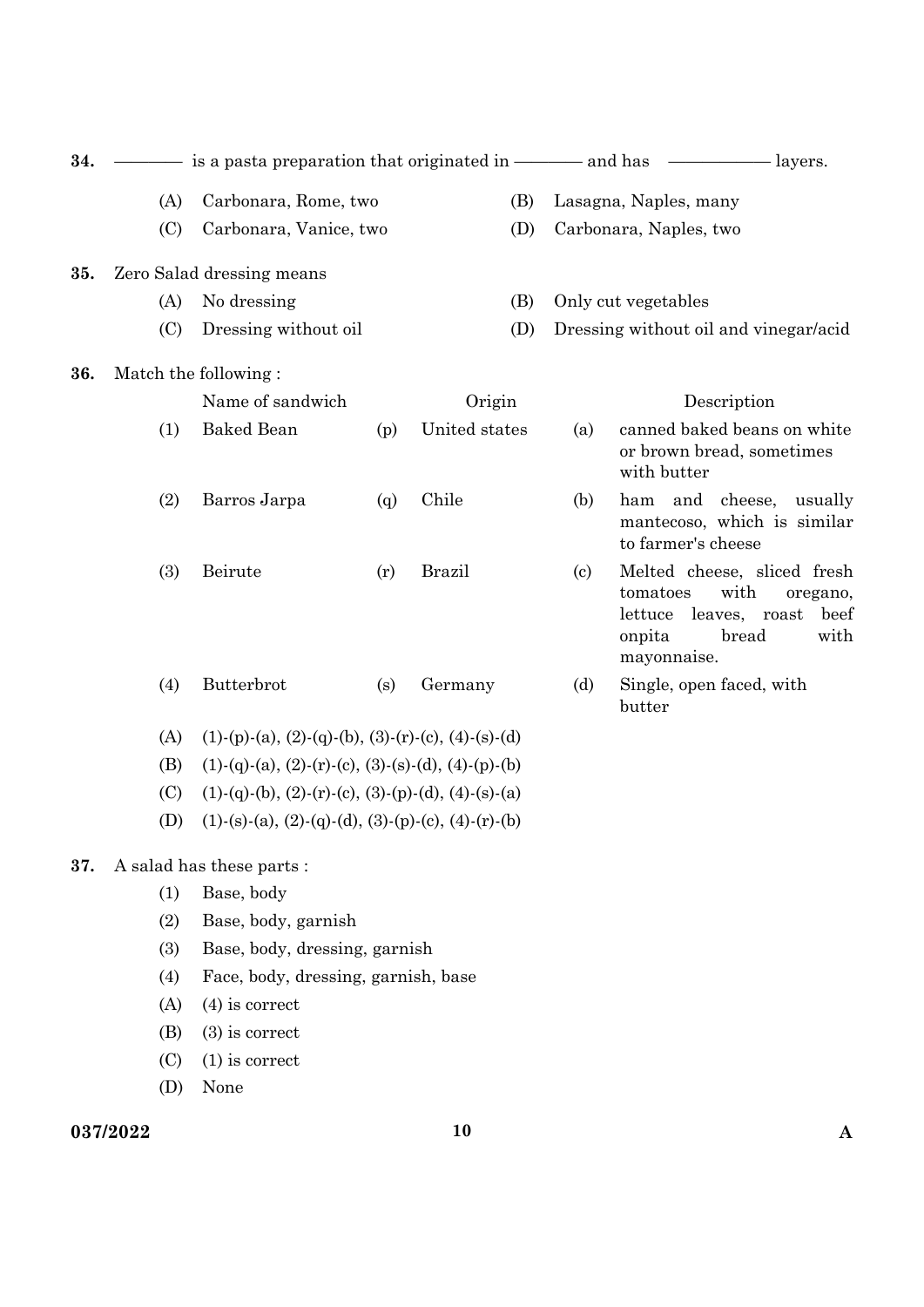### **38.** Match the following :

|     | Salad   | Dressing   |
|-----|---------|------------|
| (a) | Waldrof | Sour cream |

- (b) Taco (ii) Vinaigrette
- (c) Michigan (iii) Lemon
- 
- (d) Kosambari (iv) Mayonnaise
- (A) (a)-(iv), (b)-(i), (c)-(ii), (d)-(iii)
- (B) (a)-(iii), (b)-(iv), (c)-(i), (d)-(ii)
- (C) (a)-(ii), (b)-(i), (c)-(iii), (d)-(iv)
- (D) (a)-(i), (b)-(ii), (c)-(iii), (d)-(iv)

### **39.** Match the following :

|     | Dish         |       | Accompaniment     |
|-----|--------------|-------|-------------------|
| (a) | Roast Pork   | (i)   | Yorkshire pudding |
| (b) | Roast Duck   | (11)  | Bread sauce       |
| (c) | Roast Beef   | (iii) | Orange sauce      |
| (d) | Roast Potato | (iv)  | Apple sauce       |

- (A) (a)-(i), (b)-(ii), (c)-(iii), (d)-(iv)
- (B) (a)-(iv), (b)-(iii), (c)-(ii), (d)-(i)
- (C) (a)-(iv), (b)-(i), (c)-(ii), (d)-(iii)
- (D) (a)-(iv), (b)-(iii), (c)-(i), (d)-(ii)

## **40.** Garnishes can be :

- (1) Fresh
- (2) Fried
- (3) Single
- (4) Combination
- (A) (1) only (B) (2) only
- (C) (3) only (D) All
- 
- 
- **41.** Lobster and Crab are examples of :
	-
	- (C) Cephalopods (D) Conchifera
	- (A) Molluscs (B) Crustaceans
		-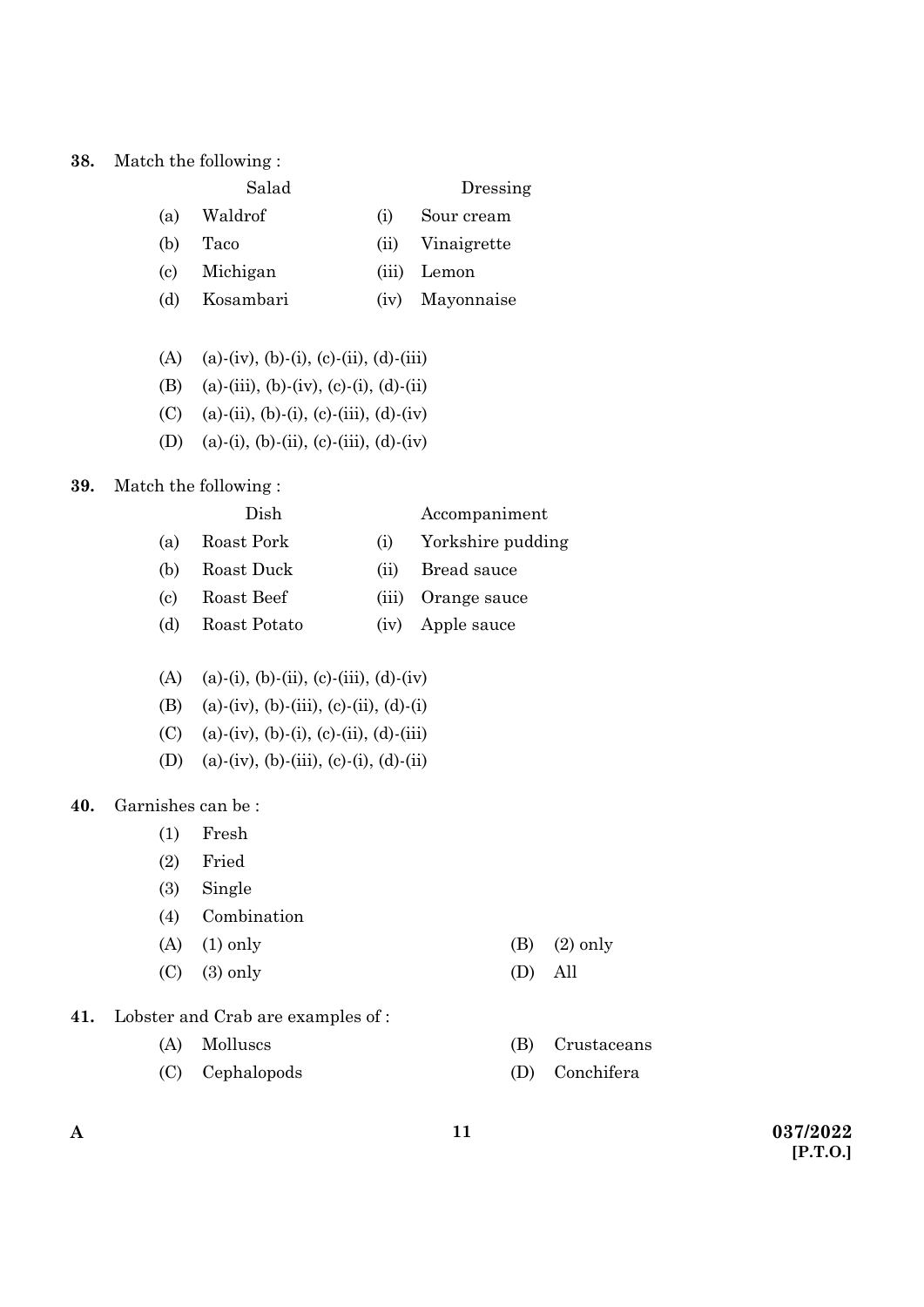| 43.<br>44. | (A)<br>(C)<br>(A)<br>(C) | Flat<br>Univalve<br><b>Six</b>                               | (B)<br>(D) | Round<br><b>Bivalve</b>                                                                     |
|------------|--------------------------|--------------------------------------------------------------|------------|---------------------------------------------------------------------------------------------|
|            |                          |                                                              |            |                                                                                             |
|            |                          |                                                              |            |                                                                                             |
|            |                          |                                                              |            |                                                                                             |
|            |                          |                                                              | (B)        | Eight                                                                                       |
|            |                          | Four                                                         | (D)        | Five                                                                                        |
|            |                          | - is a slice of round fish cut on the bone.                  |            |                                                                                             |
|            | (A)                      | Fillet                                                       | (B)        | Darne                                                                                       |
|            | (C)                      | Goujon                                                       | (D)        | Paupiette                                                                                   |
| 45.        |                          | Fillet of large fish cut on a slant is called as :           |            |                                                                                             |
|            | (A)                      | Supreme                                                      | (B)        | Mignon                                                                                      |
|            | (C)                      | Pile                                                         | (D)        | Goujonette                                                                                  |
| 46.        |                          | Which of the following is a blue veined cheese from Italy?   |            |                                                                                             |
|            | (A)                      | Derby                                                        | (B)        | Gorgonzola                                                                                  |
|            | (C)                      | Emmenthal                                                    | (D)        | Edam                                                                                        |
| 47.        |                          |                                                              |            | Which of the following is a round cannonball shaped bright red cheese from Holland (Dutch)? |
|            | (A)                      | Cheshire                                                     | (B)        | Edam                                                                                        |
|            | (C)                      | Cheddar                                                      | (D)        | Stilton                                                                                     |
| 48.        |                          | Blue veined cheese traditionally gets its colour from :      |            |                                                                                             |
|            | (A)                      | Mould/Fungi                                                  | (B)        | <b>Blue Paraffin Wax</b>                                                                    |
|            |                          |                                                              |            |                                                                                             |
|            | (C)                      | Bacteria                                                     | (D)        | <b>Blue Food Colour</b>                                                                     |
| 49.        |                          | Blue veined cheese of France made from sheep's milk :        |            |                                                                                             |
|            | (A)                      | Caerphilly                                                   | (B)        | Parmesan                                                                                    |
|            | (C)                      | Gruyere                                                      | (D)        | Roquefort                                                                                   |
| 50.        |                          | Which of the following is not a cheese?                      |            |                                                                                             |
|            | (A)                      | Wensleydale                                                  | (B)        | <b>Brick</b>                                                                                |
|            | (C)                      | Stilton                                                      | (D)        | Roganjosh                                                                                   |
| 51.        |                          | Which of the following is considered as a caffeine free tea? |            |                                                                                             |
|            | (A)                      | Green Tea                                                    | (B)        | Chamomile Tea                                                                               |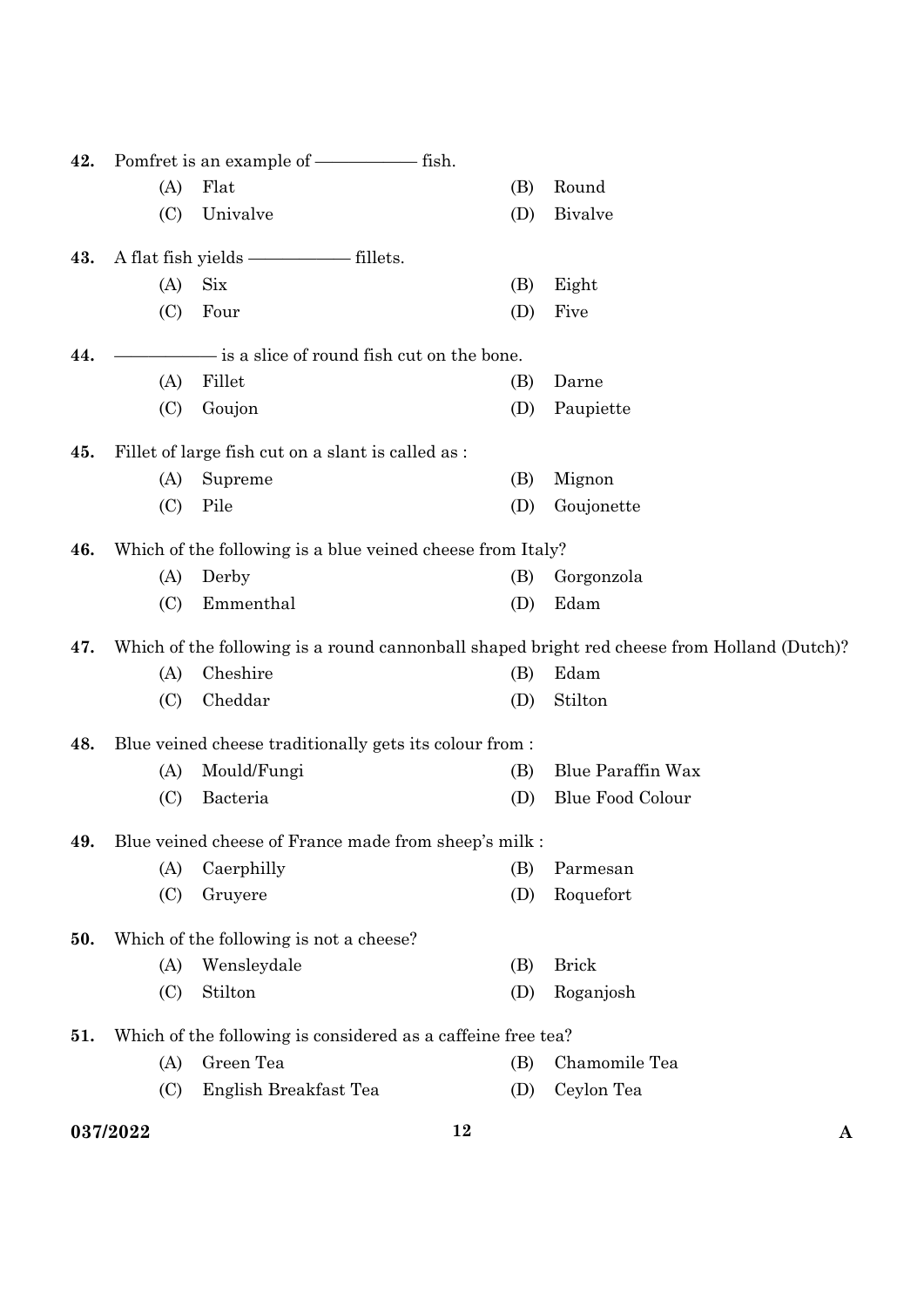| 52. | Leaf size is the chief criterion for the classification of tea plants. Which of the following is<br>known to have largest tea leaves? |                                                                            |     |                                                                                            |  |
|-----|---------------------------------------------------------------------------------------------------------------------------------------|----------------------------------------------------------------------------|-----|--------------------------------------------------------------------------------------------|--|
|     | (A)                                                                                                                                   | Assam Tea plants                                                           | (B) | China Tea plants                                                                           |  |
|     | (C)                                                                                                                                   | Combod Tea plants                                                          | (D) | Oolong Tea plants                                                                          |  |
| 53. |                                                                                                                                       | cherries, eaten and defecated by a particular animal:                      |     | Widely noted as the most expensive coffee in the world, they are partially digested coffee |  |
|     | (A)                                                                                                                                   | Civet coffee                                                               | (B) | Doppio coffee                                                                              |  |
|     | (C)                                                                                                                                   | Macchiato coffee                                                           | (D) | Jamaican coffee                                                                            |  |
| 54. |                                                                                                                                       | Corona is a term associated with:                                          |     |                                                                                            |  |
|     | (A)                                                                                                                                   | Shape of Cigar                                                             | (B) | Size of Cigar                                                                              |  |
|     | (C)                                                                                                                                   | Colour of Cigar                                                            | (D) | Tobacco quality in a Cigar                                                                 |  |
| 55. |                                                                                                                                       | Malaga is a sweet white fortified wine that comes from the country of :    |     |                                                                                            |  |
|     | (A)                                                                                                                                   | Portugal                                                                   | (B) | Spain                                                                                      |  |
|     | (C)                                                                                                                                   | Italy                                                                      | (D) | France                                                                                     |  |
| 56. |                                                                                                                                       | Cigars should be best stored at a temperature of:                          |     |                                                                                            |  |
|     | (A)                                                                                                                                   | 4 to 8 degree C                                                            | (B) | 8 to 12 degree C                                                                           |  |
|     | (C)                                                                                                                                   | 15 to 18 degree $C$                                                        | (D) | $20$ to $24$ degree C                                                                      |  |
| 57. |                                                                                                                                       | Which of the following is not a major wine producing region of USA?        |     |                                                                                            |  |
|     | (A)                                                                                                                                   | Oklahoma                                                                   | (B) | Oregon                                                                                     |  |
|     | (C)                                                                                                                                   | California                                                                 | (D) | Washington                                                                                 |  |
| 58. |                                                                                                                                       | Average space requirement per person in a Fish-bone shape seating plan is: |     |                                                                                            |  |
|     | (A)                                                                                                                                   | $6-8$ sq.ft                                                                | (B) | $10-12$ sq.ft                                                                              |  |
|     | (C)                                                                                                                                   | 14-16 sq.ft                                                                | (D) | $18-20$ sq. ft                                                                             |  |
| 59. |                                                                                                                                       | Which of the following is a Tennessee whiskey?                             |     |                                                                                            |  |
|     | (A)                                                                                                                                   | Jim Beam                                                                   | (B) | <b>Jack Daniels</b>                                                                        |  |
|     | (C)                                                                                                                                   | J&B                                                                        | (D) | Glenfiddich                                                                                |  |
| 60. |                                                                                                                                       | Which of the following is a Vodka Brand?                                   |     |                                                                                            |  |
|     | (A)                                                                                                                                   | <b>Magic Moments</b>                                                       | (B) | Captain Morgan                                                                             |  |
|     | (C)                                                                                                                                   | Bacardi                                                                    | (D) | Sula                                                                                       |  |
|     |                                                                                                                                       |                                                                            |     |                                                                                            |  |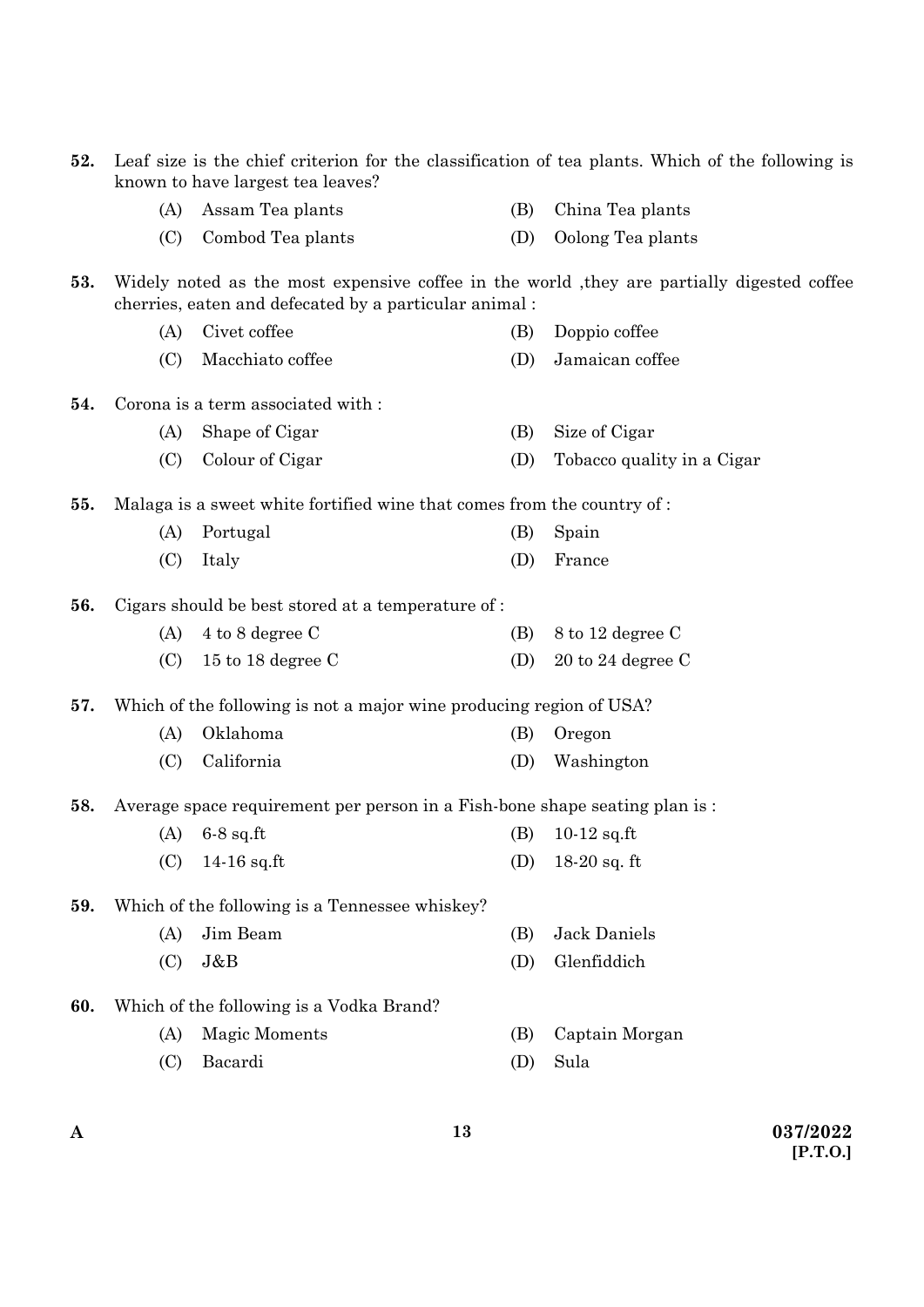| 61. |     | Plymouth gin is a gin from :                                                        |     |                                                                                          |
|-----|-----|-------------------------------------------------------------------------------------|-----|------------------------------------------------------------------------------------------|
|     | (A) | Holland                                                                             | (B) | Scotland                                                                                 |
|     | (C) | England                                                                             | (D) | Ireland                                                                                  |
| 62. |     | Which of the following is Not kept on a food service table as a centre appointment? |     |                                                                                          |
|     | (A) | Cruet Set                                                                           | (B) | <b>Bud Vase</b>                                                                          |
|     | (C) | Table Number                                                                        | (D) | Water Jug                                                                                |
| 63. |     | Tuborg is a beer from:                                                              |     |                                                                                          |
|     | (A) | Australia                                                                           | (B) | Holland                                                                                  |
|     | (C) | Denmark                                                                             | (D) | England                                                                                  |
| 64. |     | In Classic Menu Sequence, both hot and cold puddings are served under this course : |     |                                                                                          |
|     | (A) | Entremets                                                                           | (B) | Dessert                                                                                  |
|     | (C) | Fromage                                                                             | (D) | <b>Buffet Froid</b>                                                                      |
| 65. |     | Which of the following is Not an example of sparkling water?                        |     |                                                                                          |
|     | (A) | Vittel                                                                              | (B) | Perrier                                                                                  |
|     | (C) | Vichy Celestine                                                                     | (D) | Merlon                                                                                   |
| 66. |     | Carbonated water containing a little quantity of quinine dissolved, is called :     |     |                                                                                          |
|     | (A) | Tonic water                                                                         | (B) | Ginger ale                                                                               |
|     | (C) | Campari                                                                             | (D) | Curacao                                                                                  |
| 67. |     | In Classic Menu Sequence, the Rice and Pasta preparations come under this course :  |     |                                                                                          |
|     | (A) | Entremets                                                                           | (B) | Légumes                                                                                  |
|     | (C) | Poisson                                                                             | (D) | Farineaux                                                                                |
| 68. |     | breakfast with coffee:                                                              |     | Which of the following term is widely used in continental Europe and means a continental |
|     | (A) | Café complet                                                                        | (B) | Café Simple                                                                              |
|     | (C) | Thé complet                                                                         | (D) | Thé simple                                                                               |

**037/2022 14 A**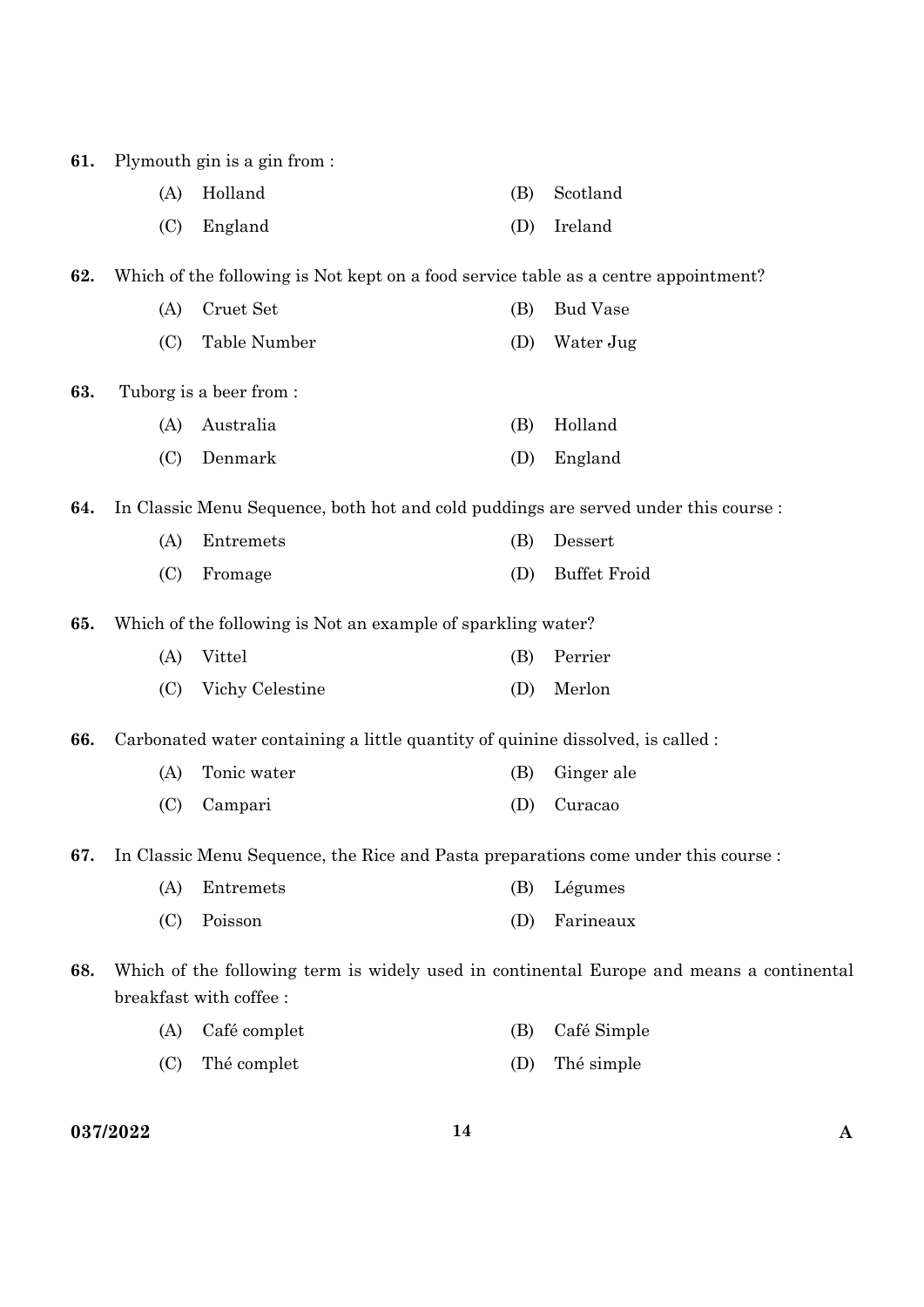| 69. | Maître d'hôtel in a restaurant is :                  |                                                                          |     |                   |  |  |
|-----|------------------------------------------------------|--------------------------------------------------------------------------|-----|-------------------|--|--|
|     | (A)                                                  | Waiter                                                                   | (B) | Head Waiter       |  |  |
|     | (C)                                                  | <b>Station Waiter</b>                                                    | (D) | Trainee           |  |  |
| 70. |                                                      | 'Spoons and Forks' in restaurant/catering trade is denoted by the term : |     |                   |  |  |
|     | (A)                                                  | Cutlery                                                                  | (B) | Hollowware        |  |  |
|     | (C)                                                  | Sugar Basin                                                              | (D) | Flatware          |  |  |
| 71. |                                                      | is the standard timings for breakfast.                                   |     |                   |  |  |
|     | (A)                                                  | 7:00 AM - 10:30 AM                                                       | (B) | 7:00 AM - 8:00 AM |  |  |
|     | (C)                                                  | 11:00 AM - 12:00 PM                                                      | (D) | 2:00 PM - 3:00 PM |  |  |
| 72. | Water is served on :                                 |                                                                          |     |                   |  |  |
|     | (A)                                                  | Saucer                                                                   | (B) | Water Goblet      |  |  |
|     | (C)                                                  | Hi-ball                                                                  | (D) | Old fashioned     |  |  |
| 73. |                                                      | Sula is a wine from _____________ country.                               |     |                   |  |  |
|     | (A)                                                  | France                                                                   | (B) | Russia            |  |  |
|     | (C)                                                  | India                                                                    | (D) | Japan             |  |  |
| 74. |                                                      |                                                                          |     |                   |  |  |
|     | (A)                                                  | Right                                                                    | (B) | Left              |  |  |
|     | (C)                                                  | Centre                                                                   | (D) | Middle            |  |  |
| 75. |                                                      | is a banquet seating arrangement.                                        |     |                   |  |  |
|     | (A)                                                  | Straight                                                                 | (B) | Classroom         |  |  |
|     | (C)                                                  | Long                                                                     | (D) | Short             |  |  |
| 76. |                                                      | Housekeeping is responsible for :                                        |     |                   |  |  |
|     | (A)<br>cleanliness, maintenance and aesthetic upkeep |                                                                          |     |                   |  |  |
|     | (B)                                                  | cleanliness and maintenance                                              |     |                   |  |  |
|     | (C)                                                  | cleanliness and upkeep                                                   |     |                   |  |  |
|     | (D)                                                  | maintenance and upkeep                                                   |     |                   |  |  |

**15**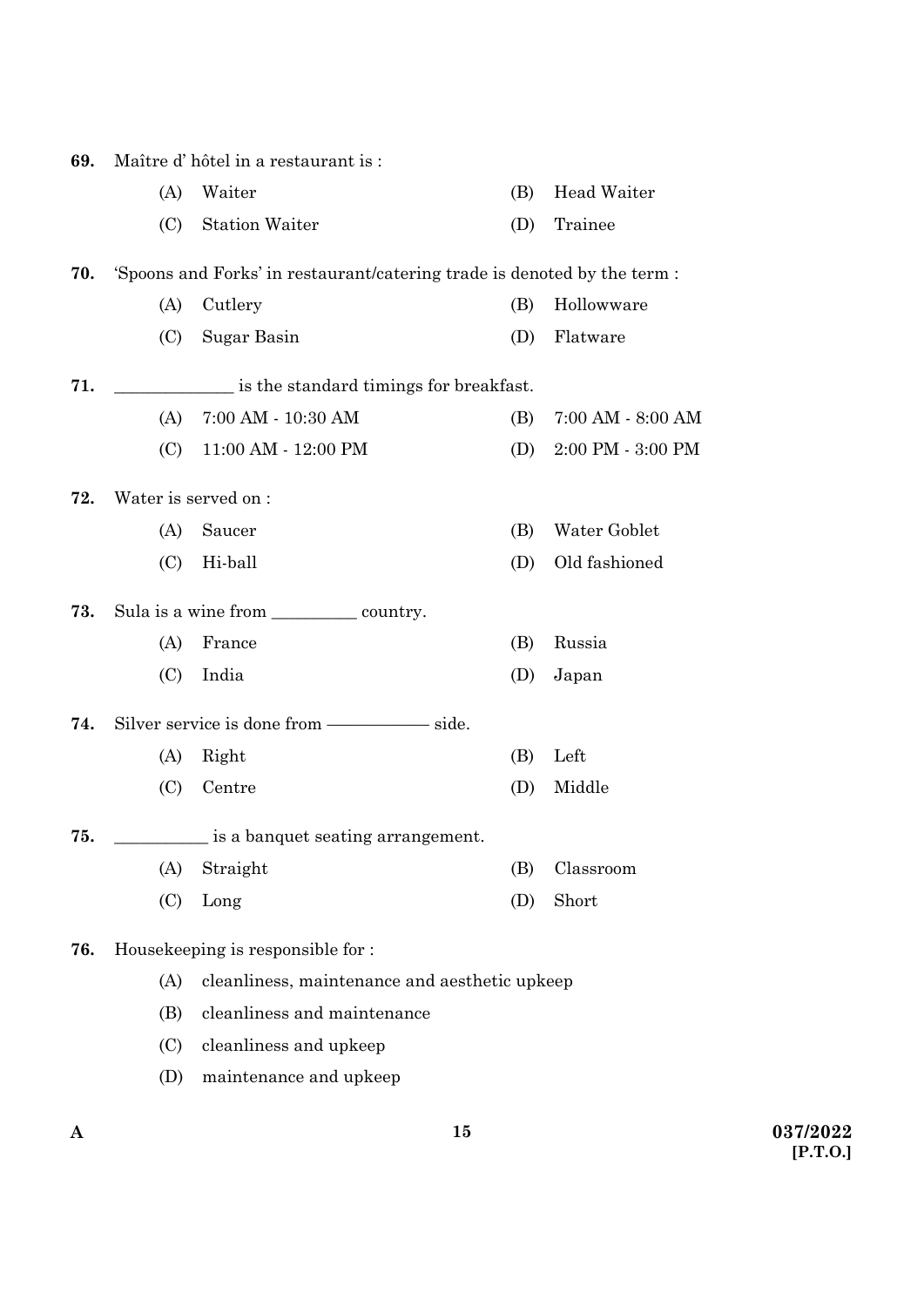| 77. |  | Grand master key opens : |  |  |  |
|-----|--|--------------------------|--|--|--|
|-----|--|--------------------------|--|--|--|

- (A) opens all guestroom doors that are not double locked
- (B) opens all guestroom doors that are double locked
- (C) opens all guest room doors in one work section
- (D) none of these
- **78.** Room inspection report is used and filled by :
	- (A) floor supervisor (B) guest room attender
	- (C) executive housekeeper (D) maintenance supervisor
- **79.** Stains can be identified by :
	- (A) colour, look and smell (B) colour, texture and smell
	- (C) smell, look and location (D) location, texture and colour

**80.** A register kept to record all messages that staff from one shift want to convey to employees on the next shift is called :

- (A) memo book (B) guest message register
- (C) work order (D) log book

**81.** Contaminated animal products such as meat, poultry and egg causes :

- (A) botulism (B) staph food poisoning
- (C) salmonellosis (D) none of these
- **82.** Rats and mice fall under the category of :
	- (A) flies (B) rodents
	- (C) insects (D) all the above
- **83.** Parasites are micro organisms which are dependent on :
	- (A) living host (B) non living host
	- (C) both of these (D) none of these

**037/2022 16 A**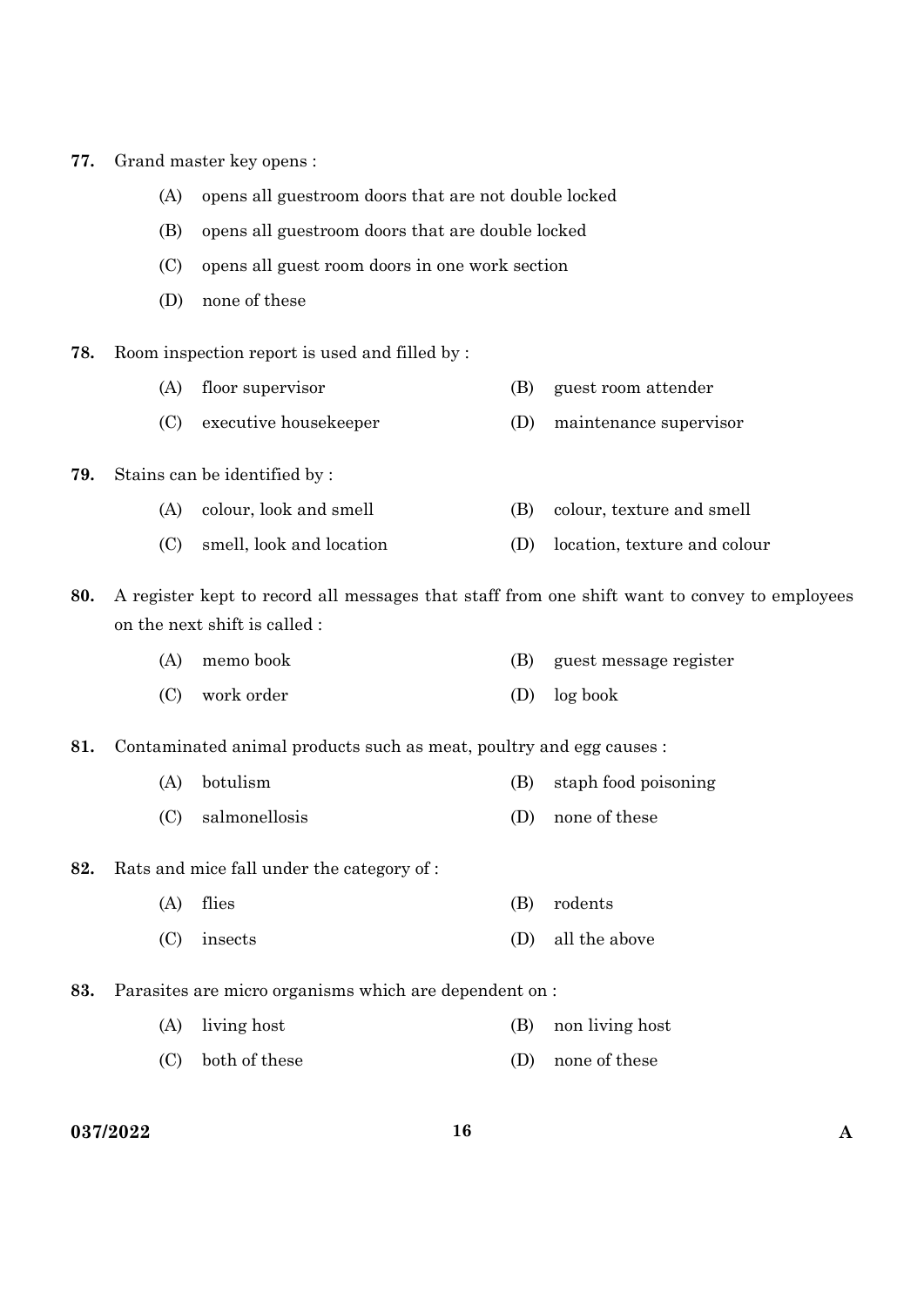| 84.                                                      |                          |                                                            |     |                       |
|----------------------------------------------------------|--------------------------|------------------------------------------------------------|-----|-----------------------|
|                                                          | (A)                      | hot                                                        | (B) | cold                  |
|                                                          | (C)                      | warm                                                       | (D) | none of these         |
| 85.                                                      | <b>FSSAI</b> stands for: |                                                            |     |                       |
|                                                          | (A)                      | Food Standard Security Authority of India                  |     |                       |
|                                                          | (B)                      | Food Safety Standards Authority of India                   |     |                       |
|                                                          | (C)                      | Food Supplies Standards Authority of India                 |     |                       |
|                                                          | (D)                      | Forgein Standards Supply Authority of India                |     |                       |
| 86.<br>FSSAI is a statutory body under the ministry of : |                          |                                                            |     |                       |
|                                                          | (A)                      | health and family welfare                                  |     |                       |
|                                                          | (B)                      | food processing industry                                   |     |                       |
|                                                          | (C)                      | agriculture and family welfare                             |     |                       |
|                                                          | (D)                      | consumer affairs, food and public distribution             |     |                       |
| 87.                                                      |                          | Fire triangle consist of :                                 |     |                       |
|                                                          | (A)                      | fuel, carbon, water                                        | (B) | heat, fuel, oxygen    |
|                                                          | (C)                      | heat, carbon, fuel                                         | (D) | fuel, oxygen, carbon  |
| 88.                                                      |                          | Class $C$ fire are fire involving :                        |     |                       |
|                                                          | (A)                      | wood or paper                                              | (B) | flammable liquids     |
|                                                          | (C)                      | electrical equipments                                      | (D) | ignitable metals      |
| 89.                                                      |                          | Dry chemical foam is used on :                             |     |                       |
|                                                          | (A)                      | flammable liquids, oil and fats                            | (B) | electrical equipments |
|                                                          | (C)                      | wood or paper                                              | (D) | all the above         |
| 90.                                                      | Class "B" fires are:     |                                                            |     |                       |
|                                                          | (A)                      | flammable liquids                                          | (B) | wood or paper         |
|                                                          | (C)                      | electrical equipments                                      | (D) | ignitable metals      |
| 91.                                                      |                          | The connective tissue found in meat that can be cooked is: |     |                       |
|                                                          | (A)                      | Collagen                                                   | (B) | Papain                |
|                                                          | (C)                      | Pepsin                                                     | (D) | Elastin               |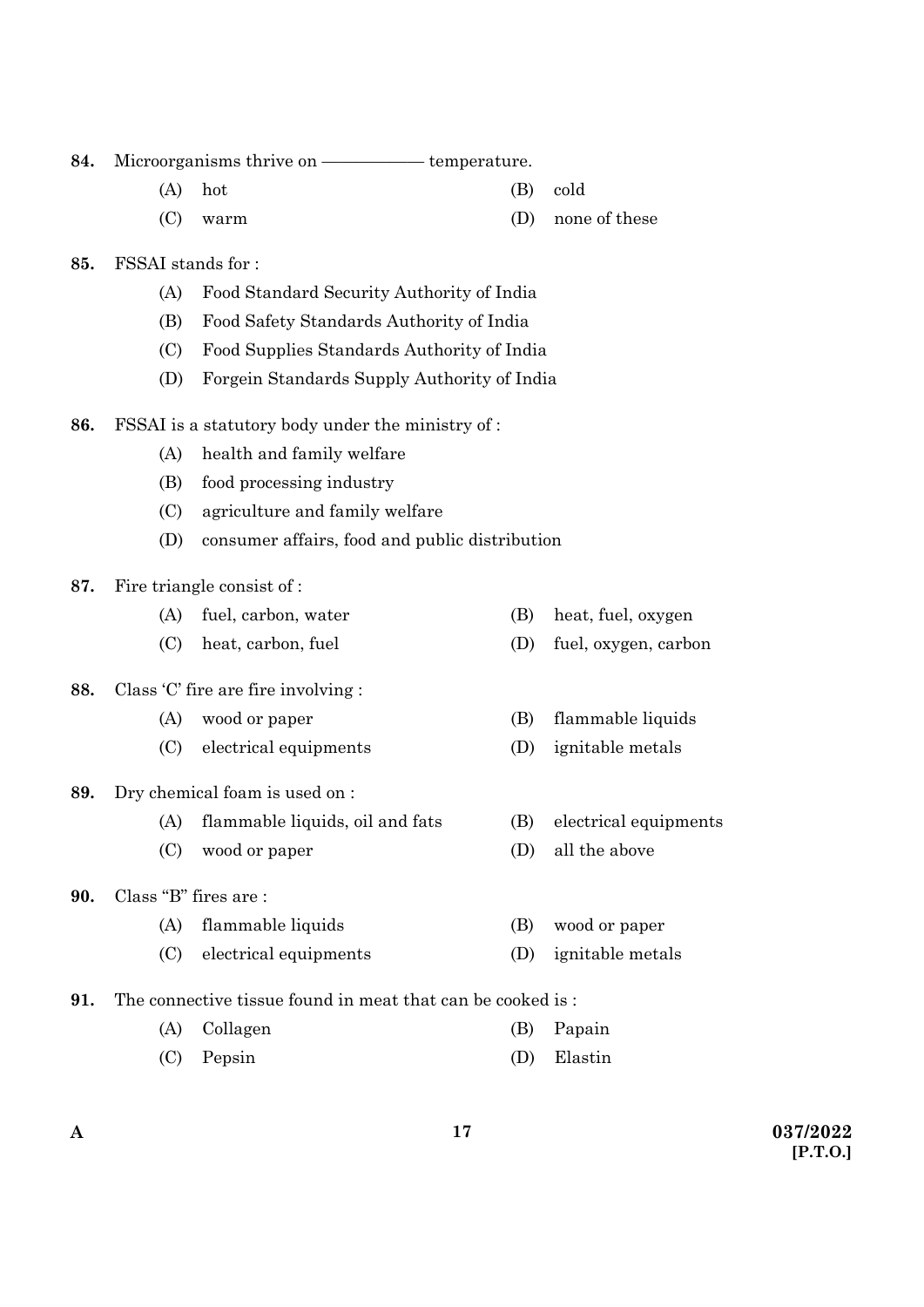| 92. | The process of meat pickled in brine is called :                                                                                                             |                                                    |     |                  |  |
|-----|--------------------------------------------------------------------------------------------------------------------------------------------------------------|----------------------------------------------------|-----|------------------|--|
|     | (A)                                                                                                                                                          | Salting                                            | (B) | Freezing         |  |
|     | (C)                                                                                                                                                          | Smoking                                            | (D) | Canning          |  |
| 93. | Name a cut of Beef from the following:                                                                                                                       |                                                    |     |                  |  |
|     | (A)                                                                                                                                                          | Darne                                              | (B) | Flank            |  |
|     | (C)                                                                                                                                                          | Macedoine                                          | (D) | Goujon           |  |
| 94. | Ham is taken from:                                                                                                                                           |                                                    |     |                  |  |
|     | (A)                                                                                                                                                          | Leg of lamb                                        | (B) | Hind leg of Beef |  |
|     | (C)                                                                                                                                                          | Leg of veal                                        | (D) | Hind leg of pork |  |
| 95. | The stomach lining of a beef cattle is called :                                                                                                              |                                                    |     |                  |  |
|     | (A)                                                                                                                                                          | Marrow                                             | (B) | Sausages         |  |
|     | (C)                                                                                                                                                          | Tripe                                              | (D) | Trout            |  |
| 96. |                                                                                                                                                              | Fillet mignons is a:                               |     |                  |  |
|     | (A)                                                                                                                                                          | Sausage                                            | (B) | Fish             |  |
|     | (C)                                                                                                                                                          | Pasta                                              | (D) | Steak            |  |
| 97. |                                                                                                                                                              | The fat covering the kidneys of animals is called: |     |                  |  |
|     | (A)                                                                                                                                                          | Lard                                               | (B) | Suet             |  |
|     | (C)                                                                                                                                                          | Foie gras                                          | (D) | Margarine        |  |
| 98. |                                                                                                                                                              | Name a sausage from the following:                 |     |                  |  |
|     | (A)                                                                                                                                                          | Farfalle                                           | (B) | Tournedos        |  |
|     | (C)                                                                                                                                                          | Chipolata                                          | (D) | Mascarpone       |  |
| 99. | Whole beef after dressing from a slaughter house is called:                                                                                                  |                                                    |     |                  |  |
|     | (A)                                                                                                                                                          | Under Cut                                          | (B) | Carcass          |  |
|     | (C)                                                                                                                                                          | Offal                                              | (D) | Veal             |  |
|     | 100. A technique used in meat preparation in which surface of meat is cooked quickly at high<br>temperature in a little fat to brown the surface is called : |                                                    |     |                  |  |

- (A) Poaching (B) Skimming
- (C) Steaming (D) Searing

**037/2022 18 A** 

————————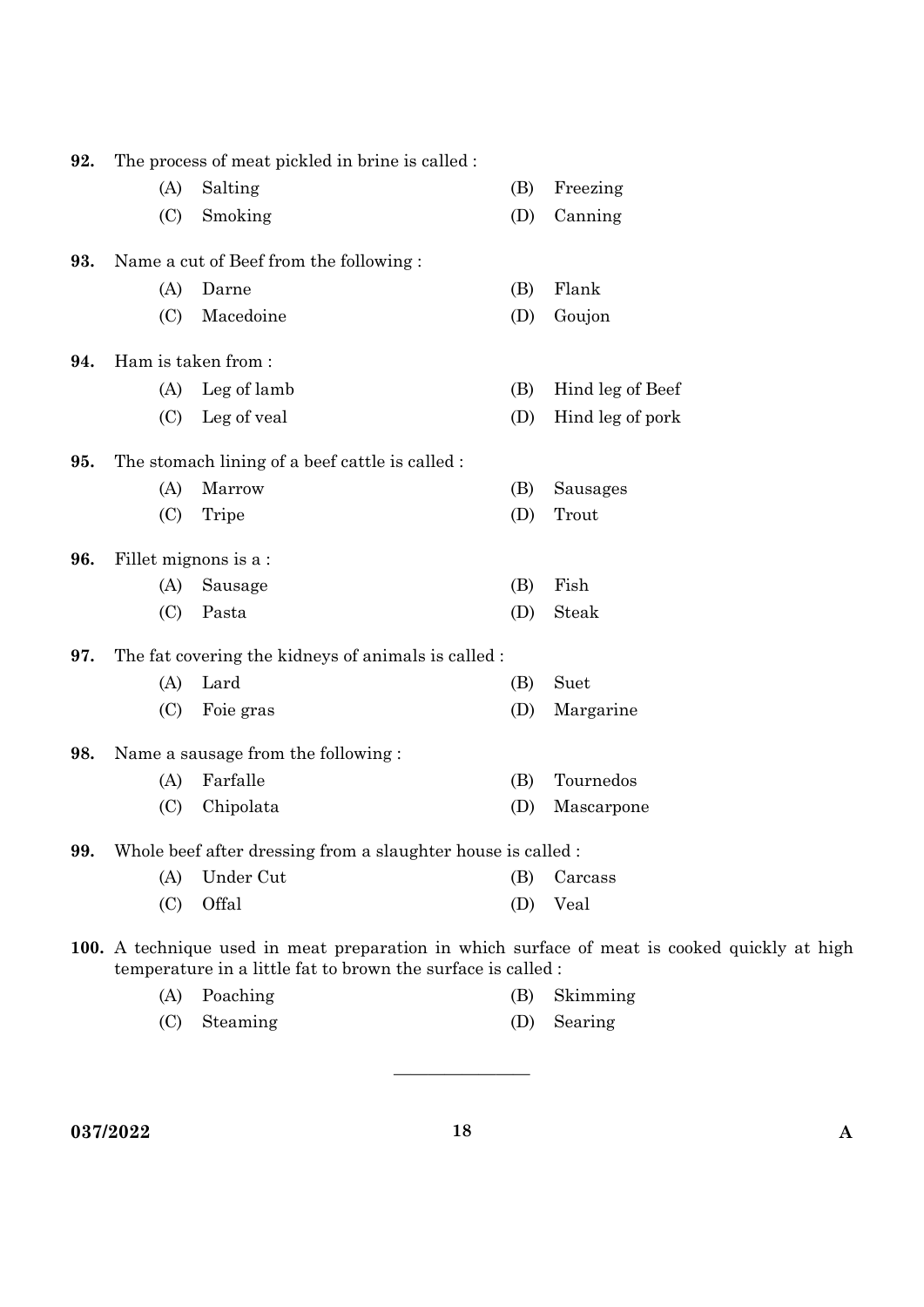# **SPACE FOR ROUGH WORK**